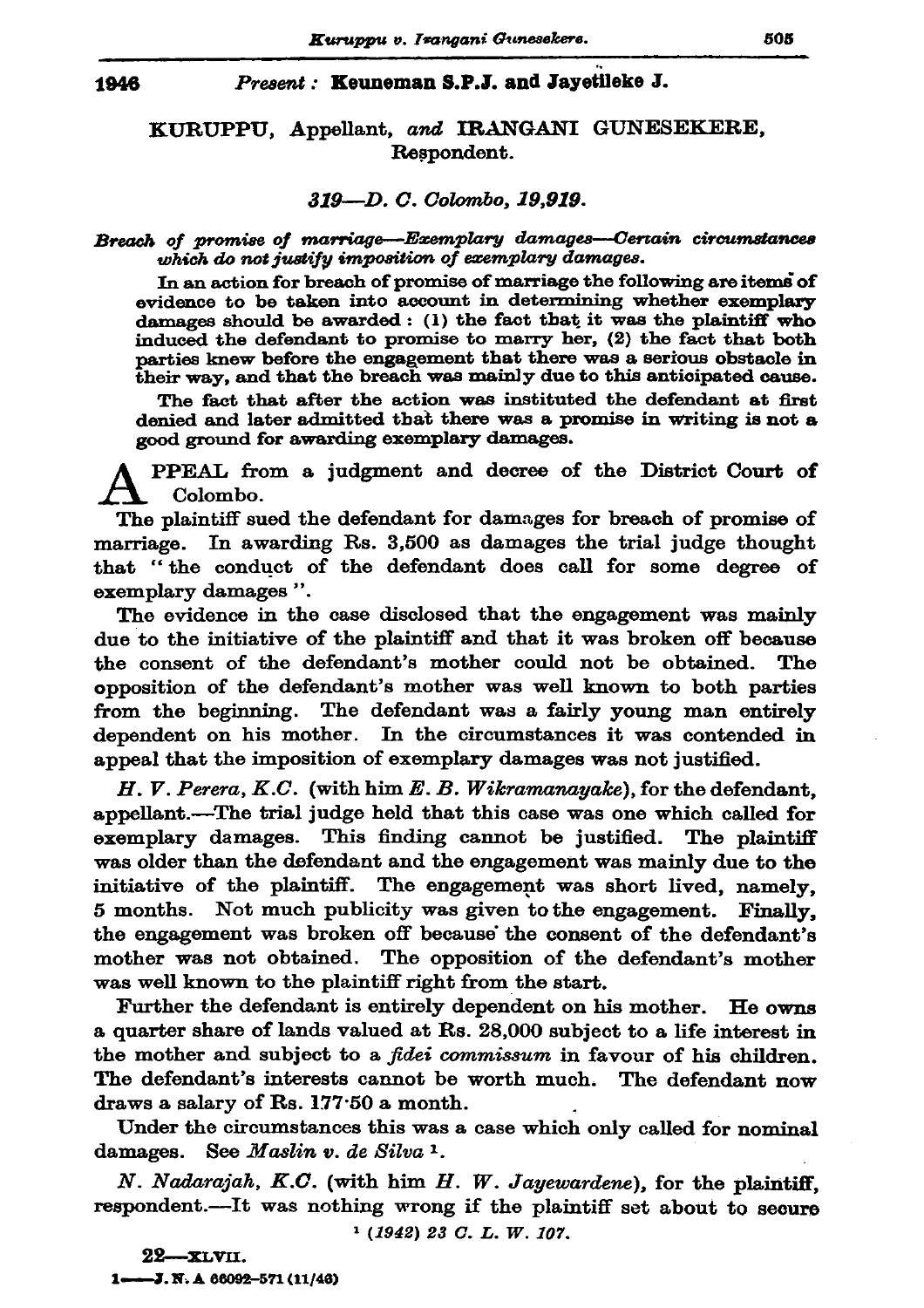the engagement. There is no doubt that the parties were very much in love with each other. The defendant entered the engagement fully aware of his mother's opposition.

The plaintiff is past thirty and has lost prospects of contracting any other marriage now. She has lost a good job for the sake of the anticipated marriage and has spent over Rs. 1,000 in getting her trousseau readv.

The conduct of the defendant has been dishonourable firstly in trying to induce the plaintiff to break off the engagement; secondly, in taking refuge under his mother's opposition and finally in denying in his answer that he promised to marry the plaintiff in writing.

Apart from actual expenses incurred and compensation for loss of marriage special damages may be awarded to punish the defendant. See Gunasekera v. Amerasinghe <sup>1</sup>, Quirk v. Executor of Thomas<sup>2</sup>. Exemplary. punitive or vindictive damages may be given. See Van Zyl Vol. II., 3rd Edition 588; Nathan: Law of Damages p. 86 and p. 178; 10 Halsbury 110 (Hailsham Edition).

The defendant is an Honours Graduate and the property of which he owns a quarter share must be worth much more than Rs. 28,000 now.

The damages assessed by a judge or jury should not ordinarily be interfered with. See Flint v. Lovell<sup>3</sup>.

Cur. adv. vult.

## November 1, 1946. KEUNEMAN S.P.J.-

The plaintiff brought this action for breach of promise of marriage. The District Judge entered decree for the plaintiff for Rs. 3,500 and costs. In awarding this sum the District Judge thought that "the conduct of the defendant does call for some degree of exemplary damages".

The only question in this appeal relates to the question of damages.

The evidence in the case discloses that the plaintiff, who was some years older than the defendant, first fell in love with the defendant, and that she tried to interest the defendant in herself and to induce him to propose to her. In fact in one of her letters she says-"I have simply forced you to love me, and you are already getting tired of me" (see D 12) of September 30, 1942). There is good reason to think that the engagement was mainly due to the initiative of the plaintiff, and the District Judge has in substance so held. He has however pointed out that the plaintiff did this in a proper manner and that no blame can be attributed to her. He has accordingly held that this fact is a ground neither of mitigation nor of aggravation.

In my opinion this finding is not quite correct. The fact that it was the plaintiff who induced the defendant to promise to marry her is surely an item of evidence to be taken into account in determining whether exemplary damages should be awarded.

The plaintiff and the defendant became engaged to be married about the middle of August, 1942, and from that date several letters passed between the two indicating that they were deeply in love with each other. But from the beginning it was realized by both of them that there was a serious difficulty in their way, and that was the improbability

 $1(1910) 5 A. C. R. 123.$  $(1916) L. R., I. K. B. 516$  at 527.  $(1935) L. R., I. K. B. 354$  at 359 and 360.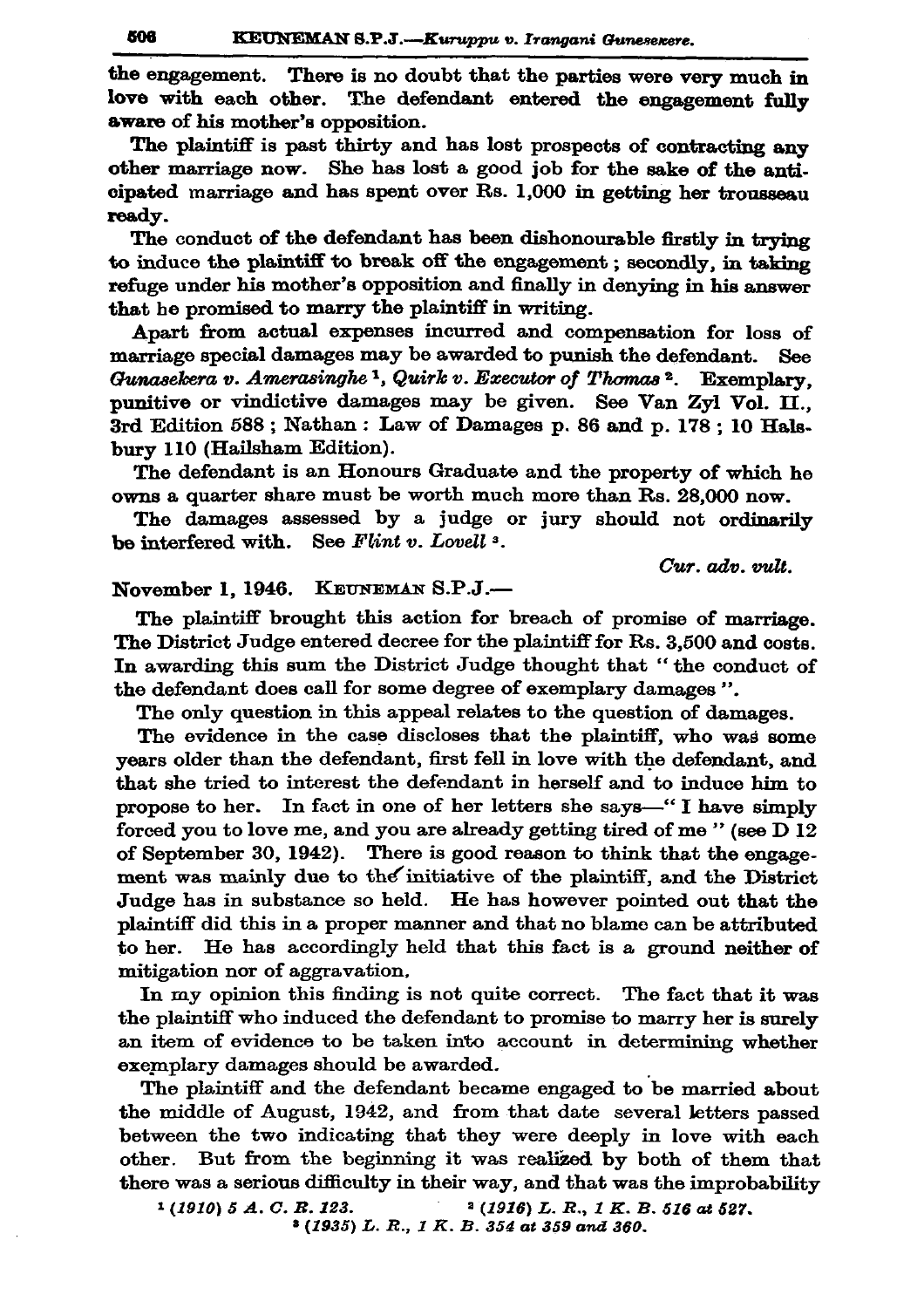of the defendant's mother consenting to the marriage. There can be no question but that the parents of the plaintiff desired that consent, and that the plaintiff herself fully appreciated the difficulty even before the engagement commenced (see D 9).

Within a few days of the engagement (see defendant's letter P 10 of August 17, 1942) it was made quite clear that the prospect of getting the consent of the defendant's mother was negligible. The plaintiff replied by D 9 of August 19, 1942, strongly urging the defendant not to tell his mother for the time being, and in a later letter (D 10 of August 24, 1942) she suggested that his mother should not be informed till after the notice of marriage had been given. The District Judge has held that it was the defendant who first suggested this policy of silence, but no evidence has been shown to me which supports that view, and the documents clearly indicate that it was the idea of the plaintiff and that the defendant only reluctantly fell in with her suggestion. The policy of silence failed, because the defendant's mother received information from interfering friends and at first suspected and later about October, 1942, received confirmation of her suspicions. As the defendant put it in P 14 of October 22, 1942, "I had no need to tell my mother, for she forestalled me by coming down on her son in a flood of tears. I said very little for I knew it was useless ". The defendant at the time hoped that he would still be able to win his mother's approval, but the mother took energetic action, even visiting the plaintiff's parents with a view to ending the engagement. There can be little doubt that this was the rock on which the engagement foundered. At the time the defendant was a fairly young man entirely dependent on his mother.

From then it was only a question of time for the engagement to be broken off.

Now it is a matter to be taken into consideration that both parties knew before the engagement that there was a serious obstacle in their way. and that the breach was mainly due to this anticipated cause. Had the policy of silence not been adopted at the instance of the plaintiff, it seems clear that the engagement would have had an earlier termination. This aspect of the matter has not really been appreciated by the District Judge but I think it has a strong bearing on the question whether exemplary damages should be awarded in this case.

The engagement was in fact broken off by the defendant in January, 1943, and the whole period of the engagement was four or five months. Very little publicity was given to the engagement. The defendant's mother was not informed of it and efforts were made to prevent her hearing of it. It is true that the plaintiff's father and mother were informed and that the plaintiff informed some of her friends, but there is no evidence to suggest that other possible suitors were likely to have heard of the engagement and been deterred.

There is one matter which is urged against the defendant. In his letter P 9 of January 6, 1943, the defendant wrote that he had grown into one of the "more disagreeable and unacceptable " of the "Sama Samajists" and had entertained the view that he did not believe in an attachment between a man and a woman for the rest of their lives. He however